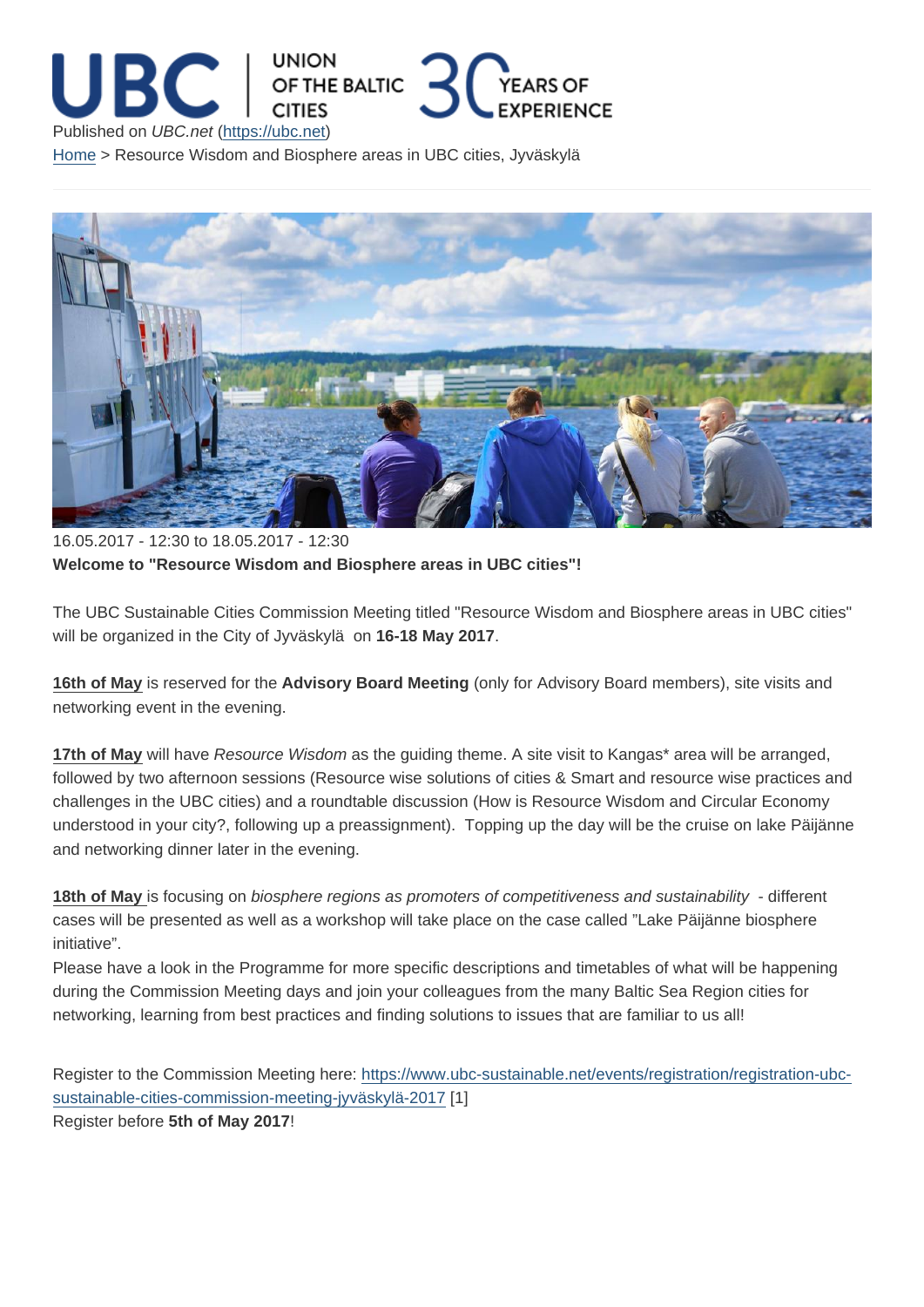Contact details: UBC Secretariat of Sustainable Cities Commission Baltic Sea House Vanha Suurtori 7 FIN-20500 TURKU, Finland

Image not found

https://ubc.net/image/png%3Bbase64%2CiVBORw0KGgoAAAANSUhEUgAAABAAAAAQCAYAAAAf8/9hAAAACXBIWXMAAA7EAA4

Fax: +358 2 262 3425

E-mail: sustainability@ubc.net [2]

Vapaudenkatu 32, Mattilanniemi 2 40100 Jyväskylä Finland

Documents:

programme\_jyvaskyla\_2017\_final16.5.pdf [3] ubc\_practicalities\_jyvaskyla\_2017.pdf [4] [Union of the Baltic Ci](https://ubc.net/sites/default/files/programme_jyvaskyla_2017_final16.5_1.pdf)ties

**Secretariat** Wa?y Jagiello?skie 1 80-853 Gda?sk Poland

tel. +48 58 301 09 17 tel. +48 58 301 91 23

E-mail to the UBC secretariat

[Old UBC website](mailto:info@ubc.net)